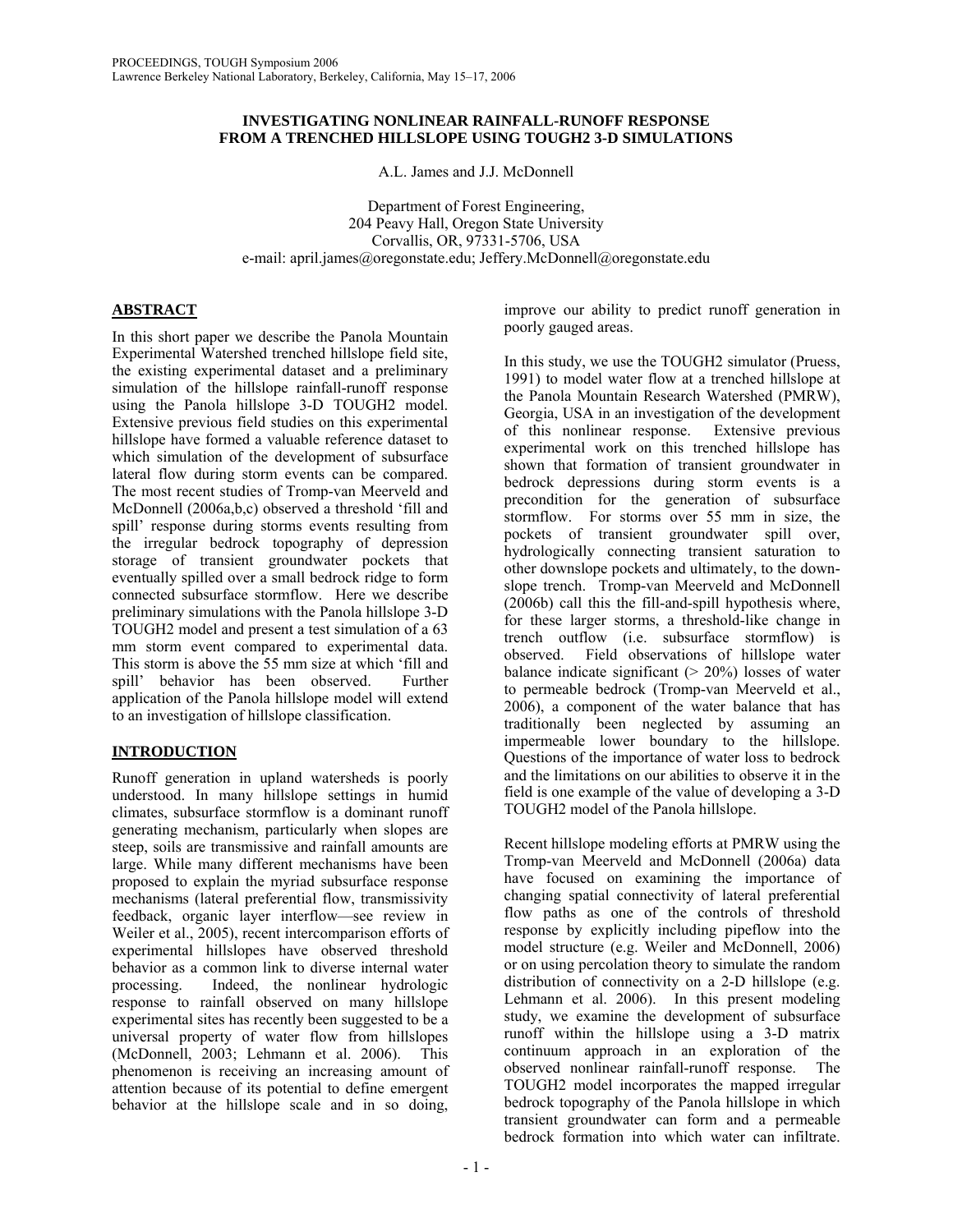Spatial heterogeneities of bedrock topography, soil depth and throughfall input could potentially produce threshold response in the absence of discrete preferential flow paths. The objectives of this study are to model the rainfall-runoff response of the Panola hillslope and compare simulated spatial patterns of subsurface saturation with published field observations. We also test the ability of the continuum approach to describe the non-linear response of this hillslope. We take advantage of the extensive experimental dataset and the iTOUGH2 (Finsterle, 1993) capabilities for model-data comparison and sensitivity analysis. In this paper we limit our simulations to scenarios of subsurface flow runoff generation (excluding overland flow). This is not an unreasonable constraint considering that overland flow on well-drained hillslopes such as the Panola hillslope is a rare runoff generation mechanism.

This short paper describes the extensive spatial and temporal Panola hillslope dataset and illustrates a preliminary simulation of the outflow at the downslope trench. The further use of the Panola hillslope model in an exploration of hillslope classification is outlined as a future research objective.

## **STUDY SITE**

The Panola Mountain Research Watershed (PMRW) is a forested watershed located near Atlanta, Georgia in the humid, sub-tropical climate of the southeastern USA. Monthly precipitation of 104 mm is uniform throughout the year (1240 mm annual) and is delivered by both winter frontal storms (long duration, low intensity) and shorter more intense summer thunderstorms (Tromp-van Meerveld and McDonnell, 2006b). Annual mean air temperature is 16.3 ˚C (NOAA, 1991).

The experimental hillslope, described in detail by Tromp-van Meerveld and McDonnell (2006a) measures 46 m in length and is bounded downslope by a 20 m long excavated trench that intercepts subsurface lateral flow moving towards an ephemeral stream channel. Sandy-loam soil ranging in depth between 0 to 1.86 m overlies the Panola Granite bedrock that outcrops at the top of the hillslope. On the hillslope, average slope is 13˚ degrees. Significant variation in bedrock topography (Figure 1) forms depressions and ridges that control subsurface flow. Generally, a water table is not present on the hillslope between storm events. During events, transient saturation will form and depending on the size of the storm, lead to the 'fill and spill' behavior of transient subsurface flow (Tromp-van Meerveld and McDonnell, 2006b).

# **HILLSLOPE EXPERIMENTAL DATASET**

Extensive experimental work has been performed at the Panola Mountain Research Watershed (PMRW) using the trench face collection system as a window on the development of subsurface lateral flow (McDonnell et al., 1996; Freer et al. 1997; 2002; Burns et al., 1998). We will use the recent 2002 observations of Tromp-van Meerveld and McDonnell (2006a,b,c) as reference against which to test our TOUGH2 3-D hillslope model. The dataset and analysis is described in detail in Tromp-van Meerveld and McDonnell (2006a,b,c). Here, we briefly summarize the data with which our TOUGH2 hillslope model will be tested (Table 1).

The 2002 dataset of rainfall-runoff response at the Panola hillslope includes a continuous times series of rainfall and resulting outflow at the downslope trench face from January through June 2002. The 20 m long trench is divided into 2m sections allowing for observation of spatial variation in outflow response related to flowpaths dominating the irregular bedrock surface. The dataset not only includes observation of outflow from the soil matrix but monitors outflow from five distinct soil pipes derived by decayed roots. Within the hillslope itself, the temporal build up of saturated conditions was monitored by a series of 29 recording wells installed along two down-valley transects and within a bedrock hollow. Maximum water table elevation during storm events was collected over a grid of 135 crest stage recorders. Soil moisture conditions were measured using an Aqua-pro capacitance sensor (Aqua-pro Sensors, Reno, NV) on a 4m x 4m grid of the upper portion of the hillslope and a 4m x 2m grid of the lower hillslope (Tromp-van Meerveld and McDonnell, 2006c).



*Figure 1. Surface and bedrock topography and variation in soil depth used to generate the 3-D TOUGH2 Panola hillslope mesh.*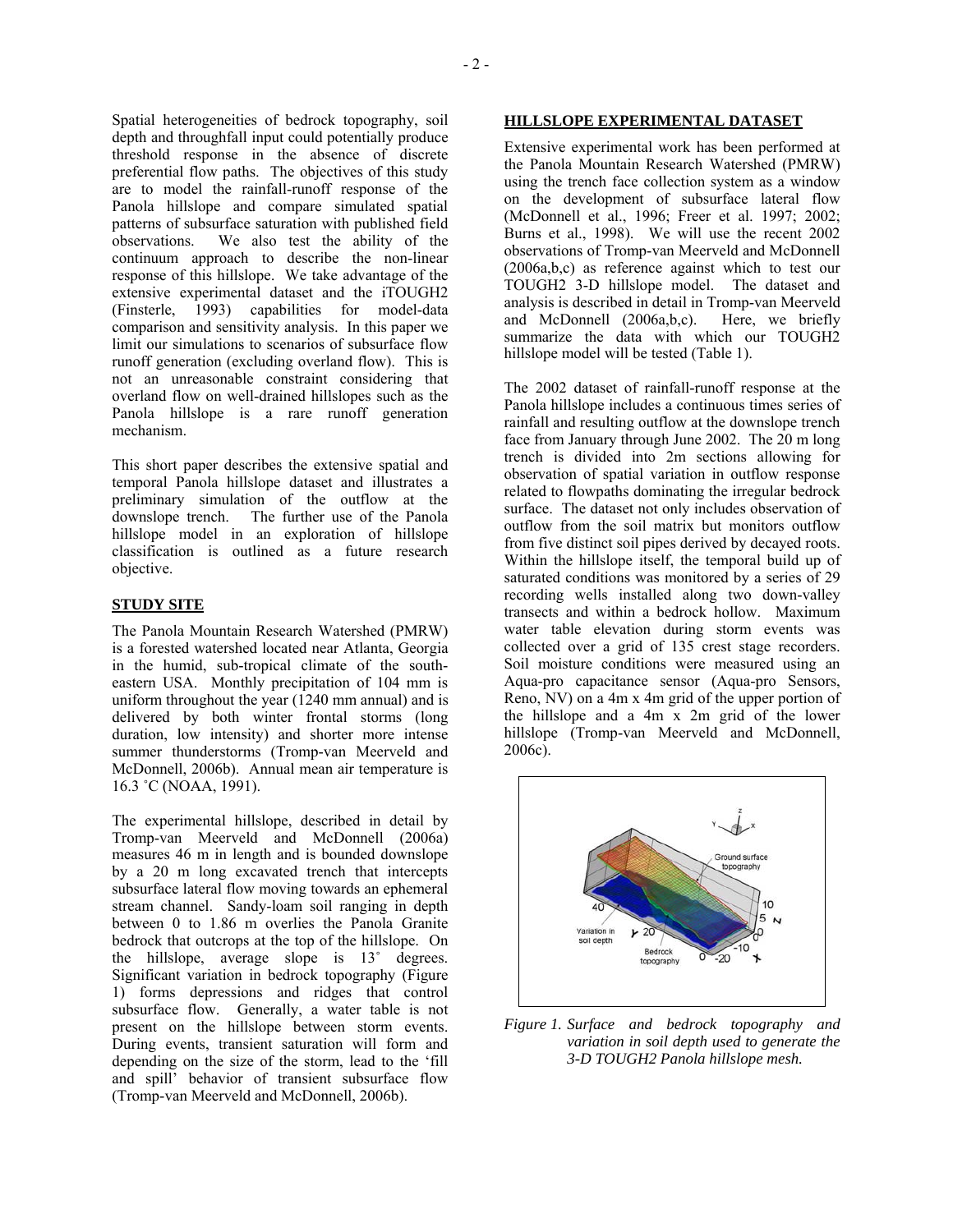*Table 1. 2002 Panola hillslope experimental data to which modeling results will be compared.* 

| Data Type                                                          | Details                                                                                                                       |  |  |
|--------------------------------------------------------------------|-------------------------------------------------------------------------------------------------------------------------------|--|--|
| Rainfall time series                                               | Tipping buckets (mm/15 min)                                                                                                   |  |  |
| Subsurface lateral flow<br>time series<br>(matrix versus pipeflow) | 20 m trench collector system;<br>divided in 4 m sections; pipeflow<br>monitored separately from matrix<br>flow; $(mm/15 min)$ |  |  |
| Water table elevation<br>(time series)                             | 29 recording wells with capacitance<br>rods (mm/5 min)                                                                        |  |  |
| Water table elevation<br>(maximum rise)                            | Crest state gauges with cork dust                                                                                             |  |  |
| Hillslope average soil<br>moisture                                 | Aqua-pro capacitance sensor,<br>Reno, NV                                                                                      |  |  |

### **3-D TOUGH2 HILLSLOPE MODEL**

We use the TOUGH2 simulator (Pruess 1991) to model the Panola hillslope rainfall-runoff response. Based on the 2 m grid surveys of surface and subsurface elevation (Tromp-van Meerveld and McDonnell, 2006a) illustrated in Figure 1, a TOUGH2 mesh has been built to describe the variable surface and subsurface topography of the Panola hillslope and the resulting variation in depth to soil-bedrock interface.

Hillslope infiltration during storm events is simulated by injecting water into the top soil layer at rates determined by field observations of throughfall (mm/15 min). Water within the soil domain can percolate into a lower bedrock layer prescribed as a Dirichlet boundary condition. Although this water is lost from the hillslope, it contributes to recharge at a larger catchment scale (and is not included in the simulation). Water within the soil domain can move downslope under variably saturated conditions to the trench boundary. The trench boundary is simulated by a second Dirichlet boundary condition with high porosity, permeability, and no capillarity.

In this preliminary simulation, the soil domain is characterized as an isotropic sandy-loam using average permeability, porosity and van Genuchten capillary pressure function parameters described in Table 2 from Carsel and Parrish (1988). Bedrock is similarly characterized but with reduced permeability two orders of magnitude smaller  $(1E-14 \text{ m}^2)$  than the soil domain. Based on Aqua-pro soil moisture measurements of hillslope average soil moisture, antecedent moisture conditions within the hillslope soil are initialized at 30% volumetric moisture content or 0.7 liquid saturation.

*Table 2. General characterization of the Panola hillslope.* 

| Model Parameter         | Soil Domain            |  |
|-------------------------|------------------------|--|
| $k$ horizontal          | $1E-12$ m <sup>2</sup> |  |
| $k_{\text{vertical}}$   | $1E-12$ m <sup>2</sup> |  |
| Porosity                | 0.41                   |  |
| Van Genuchten, m        | 0.47                   |  |
| Van Genuchten, $\alpha$ | 0.075                  |  |

#### **SIMULATION OF A 63 MM THUNDERSTORM**

A thunderstorm on 30-Mar-02 delivered a total of 63 mm of throughfall to the hillslope within 48 hours (Figure 2). Observed subsurface lateral flow in the form of outflow from the entire 20 m trench accumulated to 5.8 mm or 9.3 % of total throughfall. Comparison of the TOUGH2 simulated and observed trench outflow for this event is illustrated in Figure 2. No calibration has been performed for this simulation except for the manual adjustment of bedrock permeability. Although simulated total trench flow is similar in value (5.3 mm or 8.3% of throughfall) to observations, there are clear differences between peak instantaneous flow rates. Simulated outflow of water to the trench is damped and lagged in time compared to observations. Continued work will compare simulated spatial extent of the water table formation within the hillslope to experimental results of Tromp-van Meerveld and McDonnell (2006b).



*Figure 2. Throughfall and observed trench outflow during a 63 mm storm event on March 30, 2002.*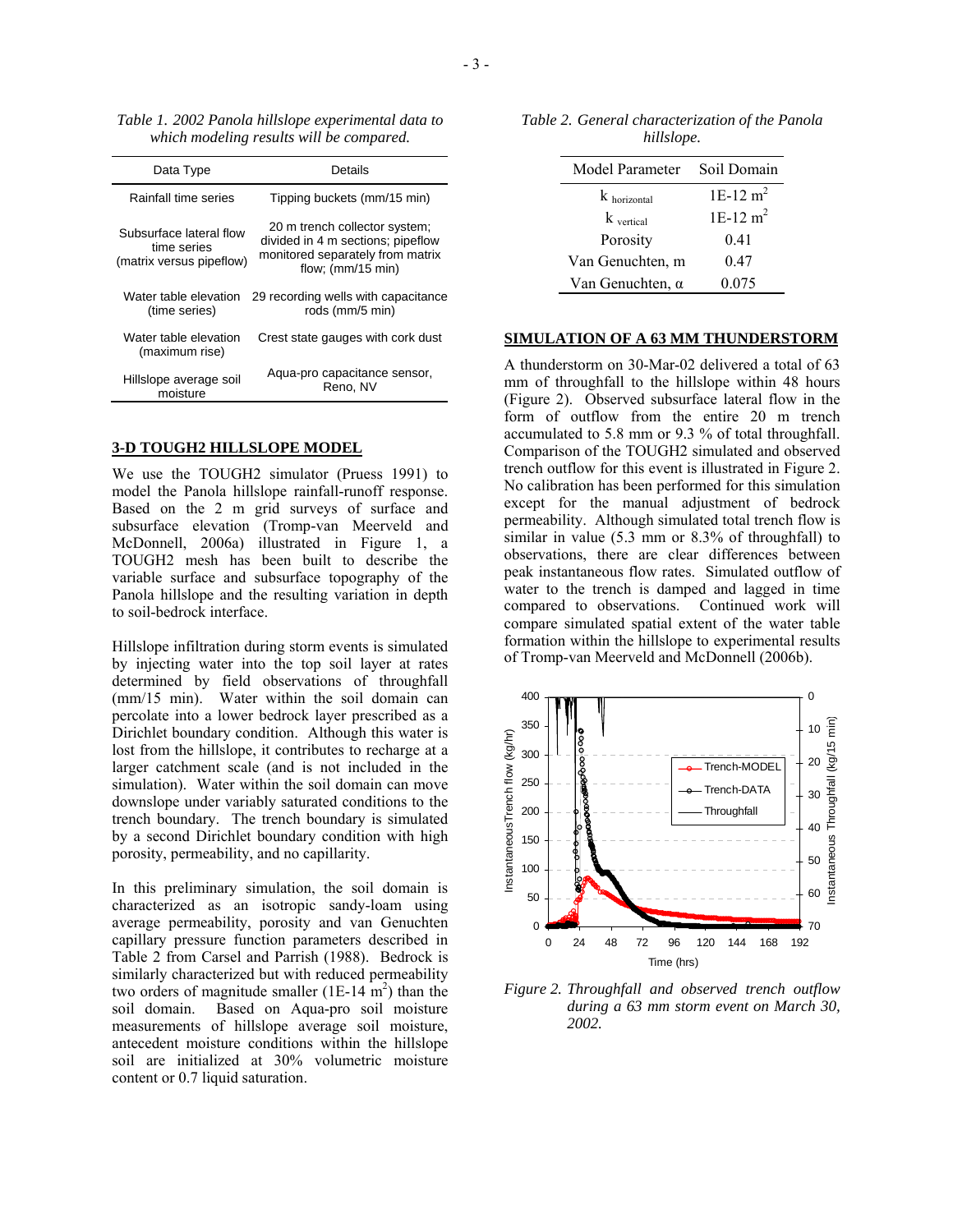#### **FUTURE OBJECTIVES**

We wish to apply the Panola hillslope model to the investigation of hillslope classification. The recent SLope InterComparison Experiment (SLICE) Workshop held in September 2006 at the HJ Andrews Experimental Forest, Oregon, assembled researchers from around the world working on hydrology and biogeochemistry of trenchedhillslopes. These experimental sites span a vast range of climatic, geologic and geographic environments from Japan, New Zealand, Europe, eastern and western North America. Inter-comparison studies such as Uchida et al. (2005) have posed the question of how to compare experimental results across these varied sites, a fundamental challenge to hillslope hydrologists.

To explore the varied conditions observed at different experimental sites using the Panola hillslope model, we organize variables of interest into categories of hillslope domain characteristics, event characteristics and model structure. Domain characteristics define the soil and bedrock parameters within the TOUGH2 model, and include some overlap with model structure (e.g. exponential decrease in soil k, slope, irregular soil depth) where alteration to the mesh would be required. Event characteristics identify storm magnitude, duration, intensity, and spatial variation that are input within the GENER block of a TOUGH2 simulation. This category also includes antecedent moisture conditions and the temperature of the input, distinguishing snowmelt water from a rainstorm. Sensitivity analyses and grid search methods of iTOUGH2 will allow us to explore the effects of these domain and event characteristics and model structure on simulated hillslope rainfall-runoff.

## *Table 3. Variables of interest in the study of hillslope classification.*

| Parameter                                               | Domain          | Event           | Model     |
|---------------------------------------------------------|-----------------|-----------------|-----------|
|                                                         | characteristics | characteristics | Structure |
| k soil                                                  |                 |                 |           |
| k bedrock                                               |                 |                 |           |
| k soil anisotropy                                       |                 |                 |           |
| k soil: exponential<br>decrease                         |                 |                 |           |
| Pcap: $(m, \alpha, Slr)$                                |                 |                 |           |
| krel: (m, Slr)                                          |                 |                 |           |
| porosity                                                |                 |                 |           |
| Slope                                                   |                 |                 |           |
| Irregular soil<br>depth                                 |                 |                 |           |
| $AMC*$                                                  |                 |                 |           |
| Storm magnitude                                         |                 |                 |           |
| Storm duration                                          |                 |                 |           |
| Spatial variation<br>in input                           |                 |                 |           |
| Temperature of<br>input: Melt water<br>versus rainstorm |                 |                 |           |

\* AMC – Antecedent moisture conditions

### **ACKNOWLEDGEMENTS**

We would like to acknowledge Chris Graham for production of the TOUGH2 3-D irregular grid and H.J. Tromp-van Meerveld for use of her 2002 Panola hillslope dataset. Jake Peters is also thanked for his continued support of our work at the Panola trench. This work is funded by a grant from the US Forest Service (DA353A). .

#### **REFERENCES**

Burns, D.A., R.P. Hooper, J.J. McDonnell, J.E. Freer, C. Kendall, and K. Beven, Base cation concentrations in subsurface flow from a forested hillslope: The role of flushing freqencuy, *Water Resour. Res.*, 34(12), 3535-3544, 1998.

Carsel, RF, and RS Parrish, Developing joint probability distributions of soil water retention characteristics, *Water Resour. Res.*, *24*(5), 755-769, 1988.

Finsterle, S., iTOUGH2 User's Guide, Version 2.2. Lawrence Berkeley Laboratory Report LBL-34581, 1993.

Freer, J.E., J.J. McDonnell, K.J. Beven, D. Brammer, D.A. Burns, R.P. Hooper, and C. Kendall, Topographic controls on subsurface stormflow at the hillslope scale for two hydrologically distinct small catchments, *Hydrol. Processes*, 11(9), 1347-1352, 1997.

Freer, J.E., J.J. McDonnell, K.J. Beven, N.E. Peters, D.A. Burns, R.P. Hooper, and B. Aulenbach, The role of bedrock topography on subsurface storm flow, *Water Resour. Res.*, 38(12), 1269, doi:10.1029/2001WR000872, 2002.

Lehmann, P., C. Hinz, G. McGrath, H.J. Tromp-van Meerveld and J.J. McDonnell, Applications of percolation theory to characterize threshold relations in hillslope scale subsurface flow, *manuscript*, 2006.

McDonnell, J.J., Freer, J.E., R.P. Hooper, C. Kendall, D.A. Burns, K.J. Beven and N.E. Peters, New method developed for studying flow in hillslopes, *Eos trans. AGU*, 77(47), 465, 1996.

McDonnell, J.J., Where does water go when it rains? Moving beyond the variable source area concept of rainfall-runoff response, *Hydrol. Processes.*, 17: 1869-1875, 2003.

NOAA, Local climatological data, annual summary with comparative data, 1990, Atlanta, Georgia, 6pp., Asheville, N.C., 1991